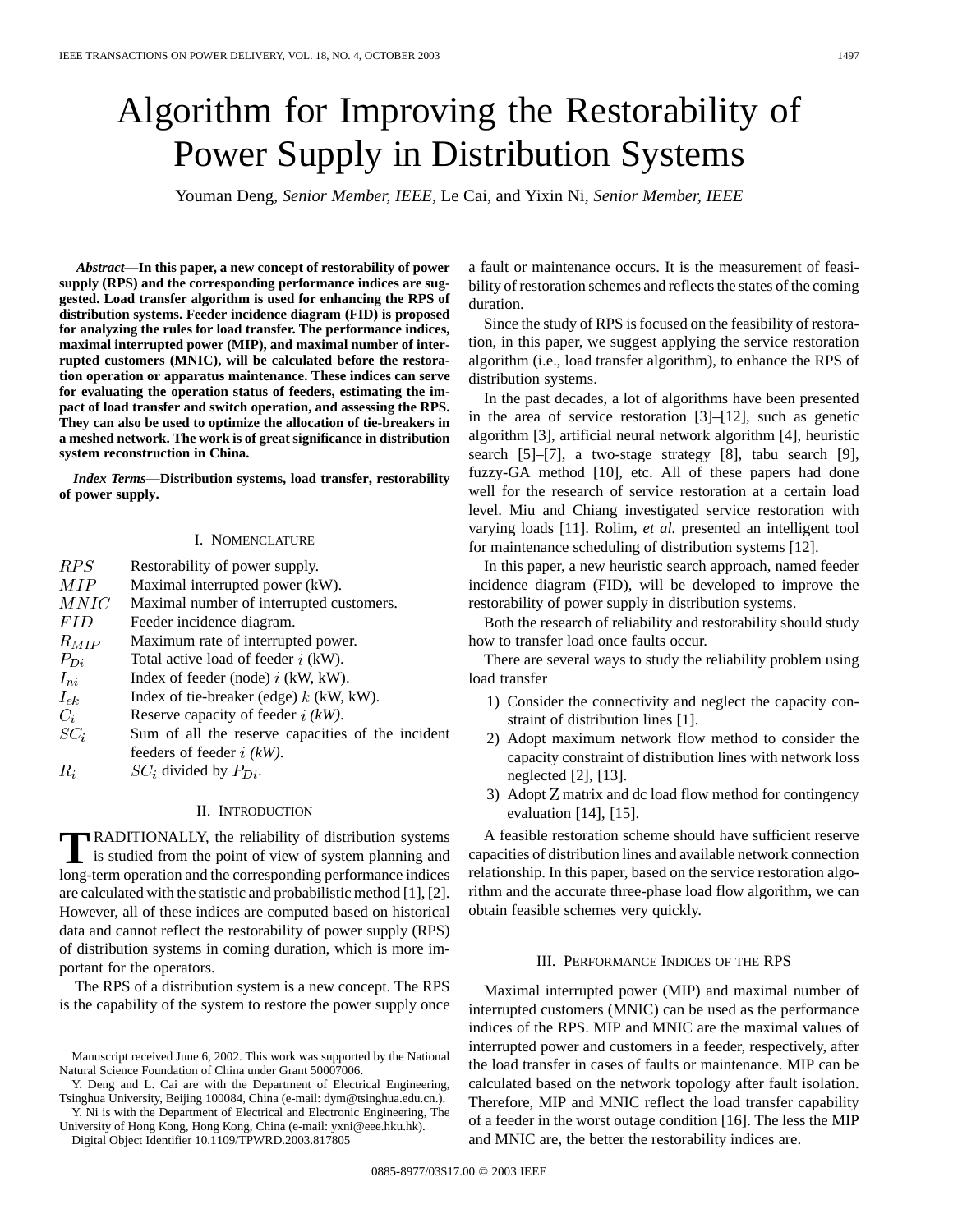Feeder 4 Normally open

S<sub>24</sub>

N7

Fig. 1. Illustration of a feeder system.

Considering the load changes in a wide range, the maximum rate of interrupted power is also used

$$
R_{MIP} = \frac{MIP}{P_D} \tag{1}
$$

N28

N14

 $S11$ 

 $SQ$ 

S<sub>12</sub>

N15

 $S19$ 

Normally close

 $N12$ 

N22

S<sub>28</sub>

 $S10$ 

 $N13$ 

 $N\!21$ 

S<sub>25</sub>

 $N20$  S17

S23 N27 S22 N26

N11

 ${\tt N23}$ 

Feeder 5

Feeder 3

S<sub>27</sub> N25

 $S20$ 

 $S2$ 

S8 N10

where  $R_{MIP}$  is the maximum rate of interrupted power;  $P_D$  is the total load of the feeder.

There are many ways to enhance the RPS of distribution systems, such as adding tie-breakers and sectionalizers, building new distribution lines, and so on, in which the investment is required. In this paper, we try to improve the RPS via only changing the structure of distribution systems. Network reconfiguration can make systems operate more secure and more economical. Likewise, we can change the network structure via altering the states of open-close pair of circuit breakers and then change the load distribution to enhance the RPS. However, it is extremely time-consuming for validating each possible combination of circuit breakers because of too many combinations. Even in network reconfiguration algorithm [17], it tries to find and validate the best scheme from all of the combinations instead of testing each possible combination.

There are three assumptions, based on which we can see clearly the relationship between the RPS and load transfer and use FID to do the relevant analysis.

- a) The load transfer between two feeders will not change the incidence relationships among feeders.
- b) Neglect the line loss (i.e., the reserve capacity of a feeder equals to the rated capacity minus total load demand).
- c) The RPS of a feeder is directly proportional to the reserve capacities of its incident feeders.

Assumption A is to reduce the combination number of circuit breakers. As seen in Fig. 1, when load is transferred from feeder 2 to feeder 1, we should open circuit breaker S5 instead of S4; otherwise, the incidence relationship between feeder 2 and feeder 3 will be destroyed. Actually, this assumption implies that, in normal case the operations of circuit breakers should not affect the intrinsic structure of the system. The structure of distribution system should be determined by experienced operators.



Fig. 2. FID before load transfer (Unit: kilowatts).

The basis of assumption B is that the capacity of a feeder is limited to the rated capacity of the main feeder. In addition, we use the minimum rated capacity of the main feeder as the rated capacity of the feeder.

It is obvious that the performance indices of the RPS, such as MIP, are mainly determined by the interactive back-up capability among feeders. Therefore, according to assumption C, if the reserve capacities of standby feeders are increased, the RPS of this feeder is increased as well. In fact, this assumption neglects the case that the reserve capacity of standby feeder cannot be fully used. The positions of tie-breakers will affect the utilization of the reserve capacities of the relevant feeders. Assumption C implies that the placement of tie-breaker cabinets has been optimized, and thus, the reserve capacities of feeders can be fully utilized.

# IV. FID FOR ANALYZING THE RPS

Feeders are used as units to calculate the RPS of distribution systems. In addition, the main method to enhance this capability is to transfer load among feeders. If we treat a feeder as a node and the tie-breaker between two feeders as an edge, the feeder incidence diagram (FID) can be built up as seen in Fig. 2.

The nodes and the edges in Fig. 2 represent the feeders and the tie-breakers in Fig. 1, respectively. The identifiers in Fig. 2, such as S24, S26, etc., are the corresponding tie-breakers. Each node  $i$  has an index  $I_{ni}$ , named feeder index

$$
I_{ni} = (C_i, SC_i) \text{ for feeder } i \tag{2}
$$

where  $C_i$  is the reserve capacity of feeder i and  $SC_i$  is the sum of all the reserve capacities of its incident feeders

$$
SC_i = \sum_{j \in i} C_j.
$$
 (3)

The index on edge  $k$  named tie-breaker index  $I_{ek}$ 

$$
I_{ek} = (P_{tij}, P_{tji})
$$
\n<sup>(4)</sup>

where i, j are the incident nodes of edge k;  $P_{tij}$  is the load that can be transferred from feeder  $i$  to feeder  $j$ .

## *A. Illustrations*

In Fig. 2, the index of node 2 is (100, 350). It means that the reserve capacity of feeder 2 is 100 kW, the sum of all the reserve capacities of its incident feeders (feeder 1, 3, and 4) is 350 kW (sum of 200, 100, and 50 kW). The index of edge S24 is (50, 150). It means that feeder 2 can transfer 50 kW to feeder 1, and feeder 1 can transfer 150 kW to feeder 2.

Feeder

 $S^2$ 

N16 S13 N17

Feeder

N<sub>5</sub>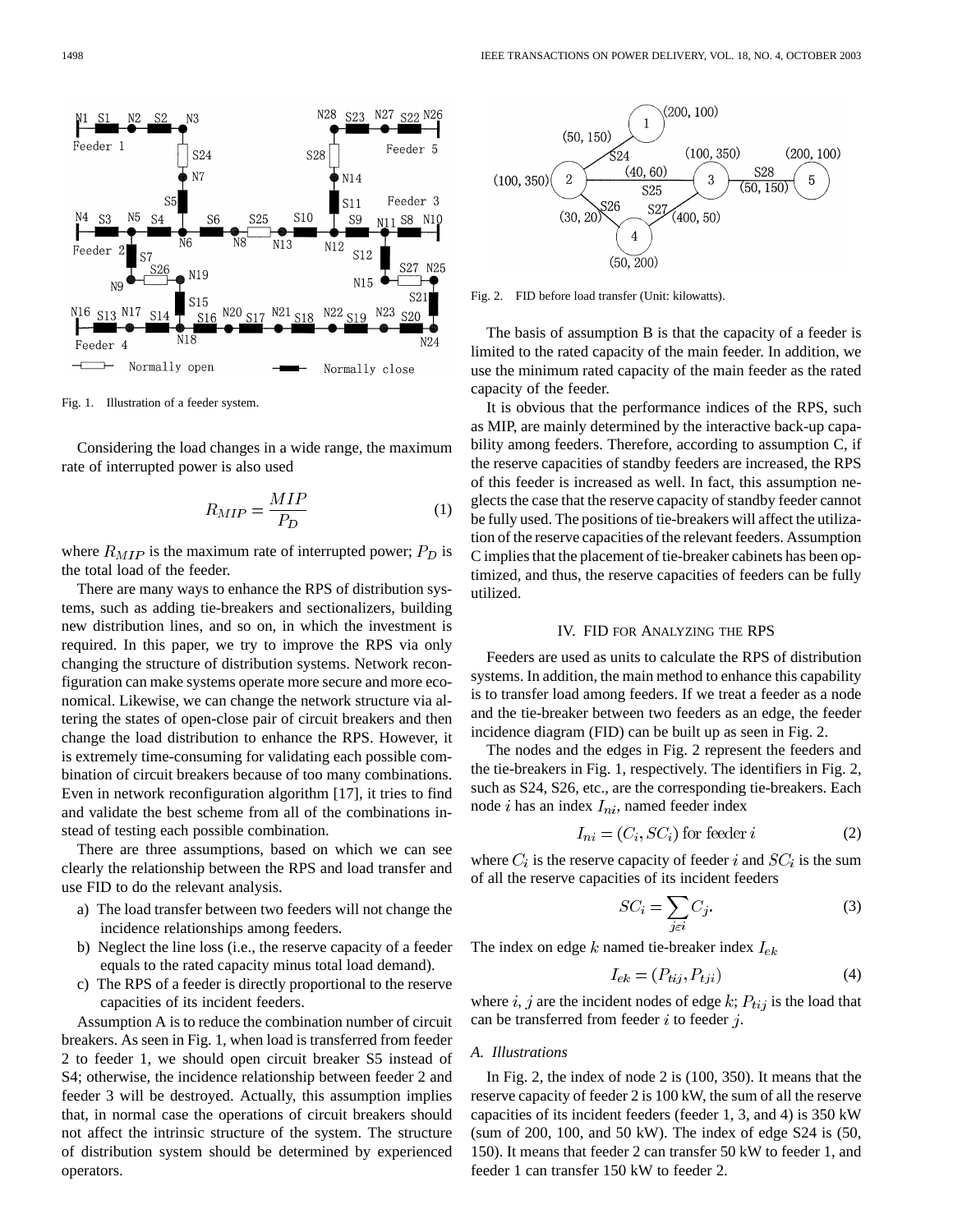The RPS of a feeder can be improved by reducing the load of the feeder and increasing the reserve capacities of its incident feeders. Although it is impossible to reduce the total load demand and increase the total reserve capacities of all the feeders through load transfer, the distribution of the reserve capacities of the feeders can be changed via load transfer and the total RPS of the incident feeders can be improved.

In order to effectively improve the distribution of reserve capacities and increase the RPS, we have following targets in load transfer process.

- a) After the load transfer,  $\sum_{i \in All} SC_i$  should be increased.
- b) After the load transfer,  $R_i$  of feeder i should not be decreased.  $R_i$  is defined as

$$
R_i = \frac{SC_i}{P_{Di}}\tag{5}
$$

where  $P_{Di}$  is the total load of feeder i. Target b assures that the reserve capacity or the RPS of a certain feeder will not be weakened by load transfer.

In practical distribution systems, for any feeder, the number of its incident feeders is usually no more than three. With this assumption, the load transfer rules are as follows.

- 1) In the FID, the load should be transferred from the node with more incident edges to the one with less. If two terminuses of an edge have the same number of incident edges, the load transfer will not occur.
- 2) The feeder  $i$ , which has transferred load to another feeder  $j$  with only one edge, cannot receive load from other feeders to reduce  $C_i$ . The purpose is to prevent  $SC_j$  of feeder  $j$  from decreasing.
- 3) When the feeder with two incident edges connects two others with three edges, this feeder should divide its reserve capacity into two parts evenly and accept the load from these two incident feeders. The purpose is to raise  $\sum_{i \in All} SC_i$  and distribute the reserve capacities averagely overall.

We still use Fig. 2 as an illustrative example. It should be noted that  $C_i$  and  $I_{ek}$  are the indices in a period, and thus, we must consider the load variation in the period in our analysis in case of overloading of feeders during load transfer. Therefore, the minimum of  $C_i$  in the period (i.e., the minimum of the reserve capacity of the feeder will be used). Moreover, the breaker index  $I_{ek}$  is set to the minimum of the load transfer as well. According to rule (1), feeder 1 should receive the load from feeder 2 (Close S24 and open S5; transferred capacity is 50 kW), and feeder 5 should receive the load from feeder 3 (Close S28 and open S11; transferred capacity is 50 kW). According to rule (3), feeder 4 should receive the load from feeder 2 and 3, respectively, (Close S26 and open S7, close S27 and S12; both the transferred capacities are 25 kW). In this way, we can get the new FID as shown in Fig. 3. After load transfer,  $\sum_{i \in All} SC_i$  is 1350 kW; it is 250 kW higher than that before load transfer. The corresponding performance indices are listed in Table I.

From Table I, it can be seen that the load transfer based on the proposed rules can increase not only the reserve capacity of each feeder but also the total reserve capacities of all the five feeders. In addition, the rules can also be used in highly loading cases.



Fig. 3. FID after load transfer (Unit: kilowatts).

TABLE I COMPARISON BETWEEN THE PERFORMANCE INDICES BEFORE AND AFTER LOAD TRANSFER

| Feeder<br>Number | $P_{Di}$ (kW)      |                   | $R_i$                  |                   |
|------------------|--------------------|-------------------|------------------------|-------------------|
|                  | Before<br>transfer | After<br>transfer | Before<br>transfer     | After<br>transfer |
| 1                | 150                | 200               | 0.67                   | 0.88              |
| $\overline{2}$   | 360                | 285               | $\mathbf{r}$ .<br>0.97 | 1.14              |
| 3                | 360                | 285               | 0.97                   | 1.14              |
| 4                | 500                | 550               | 0.4                    | 0.63              |
| 5                | 150                | 200               | 0.67                   | 0.88              |

Through the FID, we can roughly assess the effectiveness of the load transfer. Eventually, we need to calculate the values of MIP and MNIC before and after the load transfer to decide which scheme is better.

## V. STEPS OF ALGORITHM IMPLEMENTATION

Step 1: Run the dual topology analysis **[18]** and power flow **[19]**, and then calculate the performance indices of the RPS before load transfer.

Step 2: Based on the network topology, we can get the corresponding FID. According to the result of power flow calculation, we calculate the reserve capacity and the capacity of the transferable load of each feeder and other performance indices in the FID.

Step 3: According to the load transfer rules, we can develop the scheme of load transfer (i.e., the operated tie-breakers and sectionalizers). Moreover, the performance indices of FID are recalculated. Step 4: According to the load transfer scheme, we carry out the topology analysis and power flow calculation of local area. At the same time, we calculate the performance indices of the RPS after the load transfer.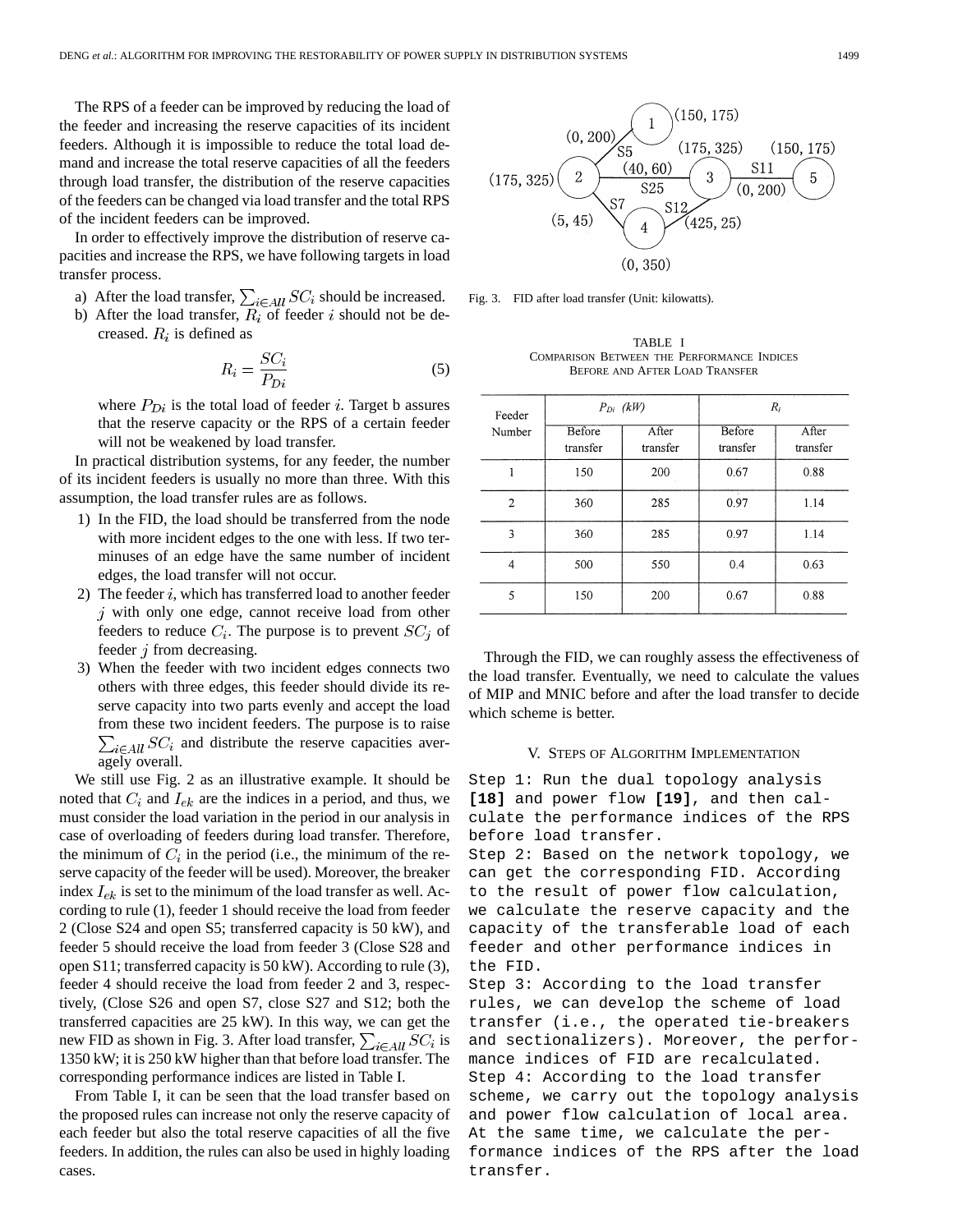

Fig. 4. Distribution system before load transfer.

#### VI. APPLICATION OF THE RPS INDICES

## *A. Reflecting the Operation State of the Feeder*

From the point of view of RPS, the load distribution is very important for the operation state of distribution systems. With the load variation, the RPS of the feeder is also changed. These performance indices can be used as the measurement of the operation state of the feeder.

# *B. Load Transfer or Switch Operation*

Calculate the corresponding performance indices of the feeder before and after switch operation to determine the influence of the switch operation to the RPS of the feeder.

#### *C. Optimizing the Placement of Tie-Breakers*

Optimizing the placement of tie-breakers to maximize the RPS of distribution systems is the focus of power supply utilities. Through calculating the MIP of the two feeders, which are the terminuses of the tie-breaker, we can educe the best position of the tie-breaker.

#### *D. Assessing the Power Restoration Scheme*

Through comparing the MIPs and MNICs of different restoration schemes after restoration calculation, one can decide which restoration scheme is better.

# VII. CASE STUDY

One may calculate the RPS before and after the load transfer. In Fig. 4, using FID, one can get the load transfer scheme of improving RPS, (i.e., transfer part of the load of feeder 3 to feeder 2 and 1; transfer part of the load of feeder 4 to feeder 5 and 6).

In this load transfer scheme, close tie-breakers S33, S34, S36, and S38, and open breakers S14, S15, S24, and S25 in Fig. 4. Figs. 5 and 6 show the corresponding MIP and MNIC of the system before and after the load transfer, respectively. It is obvious that after the load transfer, the RPS of the whole system is improved. The performance indices of single feeder can also demonstrate this point. Table II shows the change of MIP and



Fig. 5. Comparison between the MIPs before and after load transfer.



Fig. 6. Comparison between the MNICs before and after load transfer.

MNIC of feeder 3 before and after the load transfer. This change is partly because that feeder 3 transfers a large portion of its load to other feeders.

Table III shows the RPS of feeder 1 before and after the load transfer. After the load transfer, the RPS of feeders is improved. This is because the reserve capacities are concentrated on the feeders with more incident tie-breakers, which makes the RPS of the whole system increase. In addition, for the receiving feeders, although its reserve capacity is decreased by accepting load, the decreasing amount is less than the increasing amount of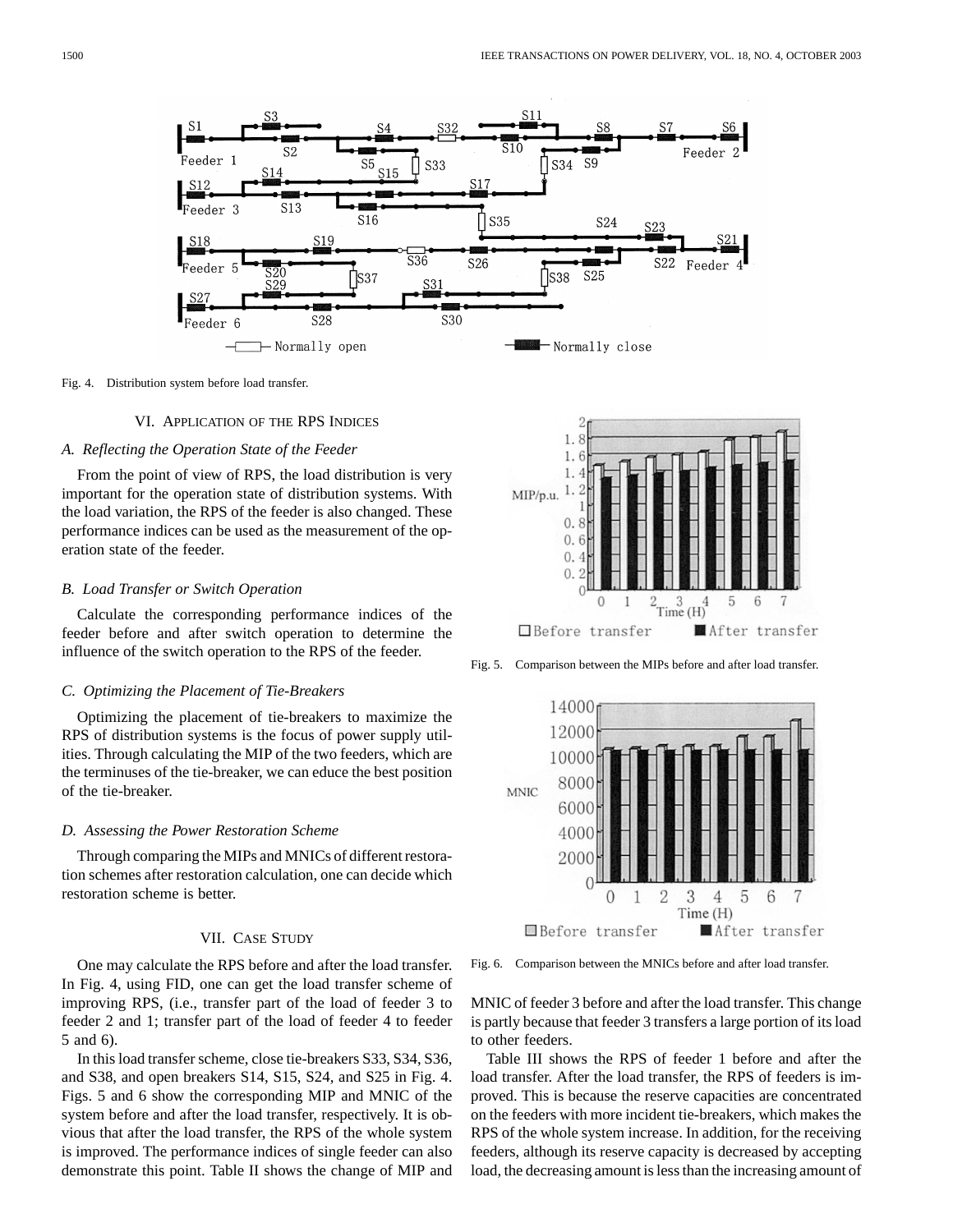TABLE II RPS OF FEEDER 3 BEFORE AND AFTER LOAD TRANSFER

| Index          | MIP(p.u.)          |                   | <b>MNIC</b>        |                   |
|----------------|--------------------|-------------------|--------------------|-------------------|
| Time(H)        | Before<br>transfer | After<br>transfer | Before<br>transfer | After<br>transfer |
| 0              | U                  | 0                 | 0                  | 0                 |
|                | 0.013              | $\theta$          | 63                 | $\Omega$          |
| $\overline{2}$ | 0.035              | $\overline{0}$    | 225                | $\Omega$          |
| 3              | 0.036              | $\mathbf{0}$      | 225                | $\Omega$          |
| $\overline{4}$ | 0.037              | $\mathbf{0}$      | 225                | 0                 |
| 5              | 0.047              | $\overline{0}$    | 261                | $\Omega$          |
| 6              | 0.048              | $\Omega$          | 261                | $\Omega$          |
| 7              | 0.05               | $\Omega$          | 261                | $\Omega$          |

TABLE III RPS OF FEEDER 1 BEFORE AND AFTER LOAD TRANSFER

| Index                   | MIP(p.u.)          |                   | <b>MNIC</b>        |                   |
|-------------------------|--------------------|-------------------|--------------------|-------------------|
| Time(H)                 | Before<br>transfer | After<br>transfer | Before<br>transfer | After<br>transfer |
| $\Omega$                | 0.225              | 0.225             | 1448               | 1448              |
| 1                       | 0.230              | 0.230             | 1448               | 1448              |
| $\overline{2}$          | 0.234              | 0.234             | 1448               | 1448              |
| $\overline{\mathbf{3}}$ | 0.239              | 0.239             | 1448               | 1448              |
| 4                       | 0.243              | 0.243             | 1448               | 1448              |
| 5                       | 0.349              | 0.248             | 2150               | 1448              |
| 6                       | 0.355              | 0.252             | 2150               | 1448              |
| 7                       | 0.362              | 0.257             | 2150               | 1448              |

the reserve capacity of its incident feeders. Therefore, the RPS of those feeders, such as feeder 1, is not weakened.

## VIII. CONCLUSIONS

In this paper, a new concept of RPS and the corresponding performance indices are suggested. Feeder incidence diagram (FID) is proposed for analyzing the rules for network structure change decision, and a load transfer algorithm is used for enhancing the RPS of distribution systems. The performance indices, MIP and MNIC, will be calculated before the restoration operation or apparatus maintenance. These indices can serve for evaluating the operation status of feeders, estimating the impact of load transfer and switch operation, and assessing the RPS. They can also be used to optimize the allocation of tie-breakers in a meshed network. The computer simulation results show that the proposed scheme can effectively enhance the RPS of distribution systems.

## **REFERENCES**

- [1] Y. Guo, *Principle and Application of Power System Reliability* (in Chinese). Beijing, China: Tsinghua Univ. Press, 1986.
- [2] R. L. Sullivan, *Power System Planning*. New York: McGraw-Hill, 1977.
- [3] N. G. Bretas, A. C. B. Delbem, and A. de Carvalho, "Optimal energy restoration for general distribution systems by genetic algorithms," in *Proc. Int. Conf. Power Syst. Technol.*, vol. 1, 1998, pp. 43–7.
- [4] Y.-Y. Hsu and H.-M. Huang, "Distribution system service restoration using the artificial neural network approach and pattern recognition method," *Proc. Inst. Elect. Eng. C - Gen., Transm. Dist.*, vol. 142, no. 3, pp. 251–6, May 1995.
- [5] T. Taylor and D. Lubkeman, "Implementation of heuristic search strategies for distribution feeder reconfiguration," *IEEE Trans. Power Delivery*, vol. 5, pp. 239–46, Jan. 1990.
- [6] K. N. Miu, H.-D. Chiang, B. Yuan, and G. Darling, "Fast service restoration for large-scale distribution systems with priority customers and constraints," *IEEE Trans. Power Syst.*, vol. 13, pp. 789–95, Aug. 1998.
- [7] S. Toune, H. Fudo, T. Genji, Y. Fukuyama, and Y. Nakanishi, "Comparative study of modern heuristic algorithms to service restoration in distribution systems," *IEEE Trans. Power Delivery*, vol. 17, pp. 173–181, Jan. 2002.
- [8] R. E. Brown and A. P. Hanson, "Impact of two-stage service restoration on distribution reliability," *IEEE Trans. Power Syst.*, vol. 16, pp. 624–629, Nov. 2001.
- [9] Y. Fukuyama, "Reactive tabu search for distribution load transfer operation," *Proc. IEEE Power Eng. Soc. Winter Meeting*, vol. 2, pp. 1301–1306, Jan. 2000.
- [10] Y. -T. Hsiao and C. -Y. Chien, "Enhancement of restoration service in distribution systems using a combination fuzzy-GA method," *IEEE Trans. Power Syst.*, vol. 15, pp. 1394–1400, Nov. 2000.
- [11] K. N. Miu and H.-D. Chiang, "Service restoration for unbalanced radial distribution systems with varying loads: Solution algorithm," *Proc. IEEE Power Eng. Soc. Summer Meeting*, vol. 1, pp. 254–258, July 1999.
- [12] J. G. Rolim and C. R. da Silva Filho, "An intelligent tool for maintenance scheduling of distribution systems," in *Proc. Int. Conf. Elect. Utility Deregulation Restructuring Power Technologies*, Apr. 2000, pp. 215–220.
- [13] M. E. Khan and J. N. Y. Cheung, "Distribution system reliability evaluation taking circuit capacity into consideration," in *Proc. Probabilistic Methods Appl. To Power Syst.*, Vancouver, BC, 1997, pp. 269–274.
- [14] H. E. Brown, "Contingencies evaluated by a Z-matrix method," *IEEE Trans. Power Apparat. Syst.*, vol. PAS-88, pp. 409–412, Apr. 1969.
- $[15]$  , "Interchange capability and contingency evaluation by a Z-matrix method," *IEEE Trans. Power App. Syst.*, vol. PAS-91, pp. 1827–32, Sept./Oct. 1972.
- [16] L. Cai, "Study on Reliably Supplying Power in Distribution Systems," MS dissertation (in Chinese), Tsinghua Univ., Dept. Elect. Eng., Beijing, China, 2001.
- [17] Y. Deng, "Theory and Algorithm: Distribution Network Optimization," Ph.D. dissertation (in Chinese), Tsinghua Univ., Dept. Elect. Eng., Beiiing, China, 1994.
- [18] Y. He, D. C. Yu, Y. Deng, and J. Lei, "An efficient topology processor for distribution systems," *Proc. IEEE Power Eng. Soc. Winter Meeting*, vol. 1–3, pp. 824–829, Jan. 2001.
- [19] J. Lei, Y. Deng, Y. He, and B. Zhang, "A rigid approach of generalized power flow analysis for distribution systems," *Proc. IEEE Power Eng. Soc. Summer Meeting*, vol. 1–4, pp. 1047–1052, July 2000.

**Youman Deng** (SM'00) was born in 1966. He received the B.Eng, M. Eng., and Dr. Eng. degrees all in electrical engineering from Tsinghua University, Beijing, China, in 1989, 1991, and 1995, respectively.

He had been an Associate Professor from 1997 to 2003 and a Principal Investigator from 2000 to 2003 at Tsinghua University, Beijing, China. Currently, he is a Senior Officer of government with the Guangzhou Development District, Guangdong Province, China.